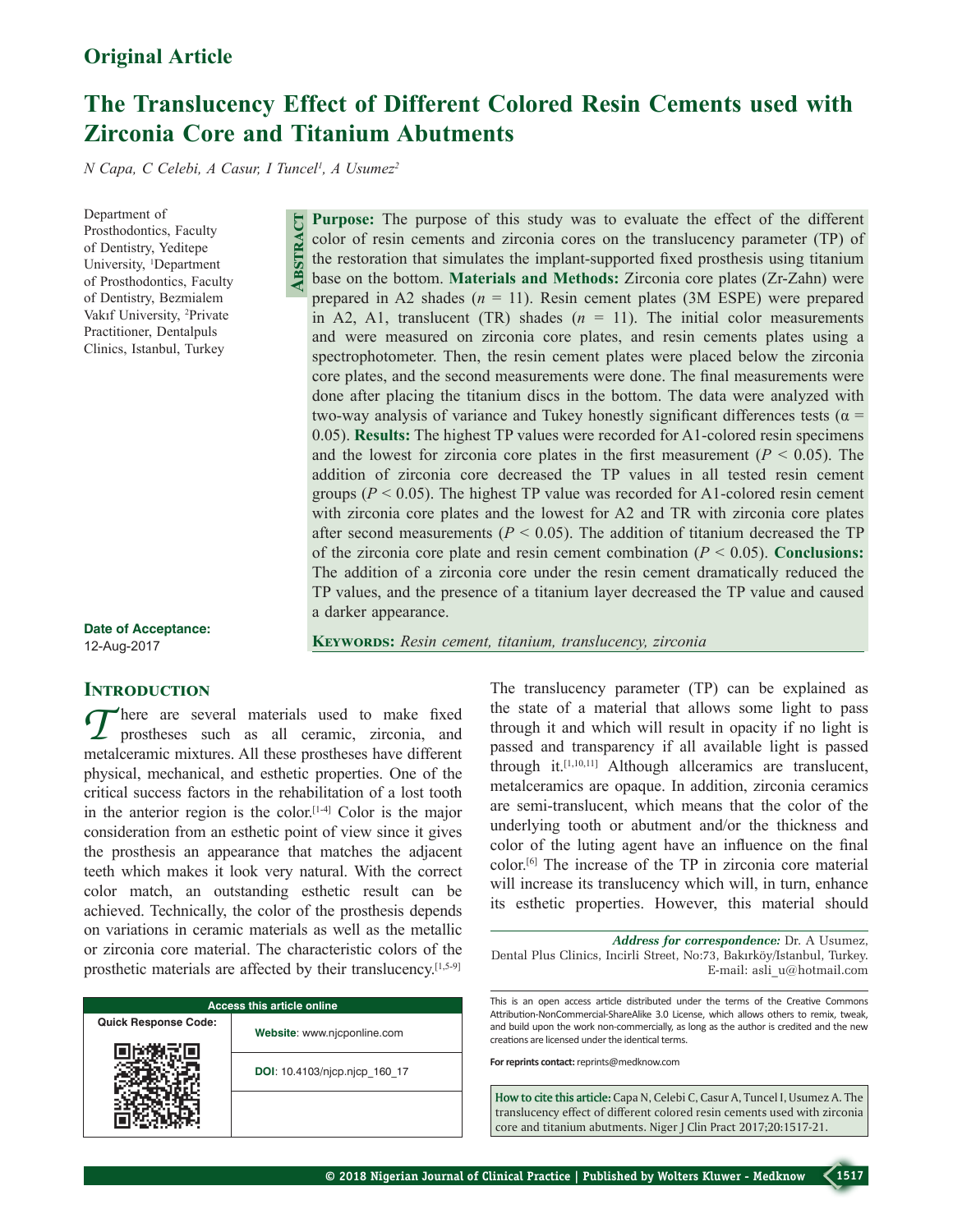be used with caution when used in discolored teeth, natural teeth with metallic posts, and implanted metallic abutments. With increased translucency, masking ability will decrease, and the color of the metal abutment will be more visible from the surface of the restoration.<sup>[2,4,12]</sup>

The color of the luting cement affects the final color of the restoration, as with zirconia ceramic restoration, due to its semi-translucency qualities.<sup>[6]</sup> Manufacturers suggest that zirconia ceramic restorations can be cemented successfully with either conventional or adhesive cements. Since both types of luting cements have different optical properties, their translucency values may also differ. When the zirconia ceramic material is more translucent. the resin cement under the material becomes more noticeable. The different colors of the luting cement will affect its TP. The effect of the luting cement on the final color of the restorations has not been fully researched as of this date.[13] Several studies have evaluated the masking ability of various luting cement materials used with full ceramic restorations. Still, there is not enough research on their influence on the final color, due to their translucency when used with zirconia ceramic.<sup>[1,3,7,9,12,14]</sup>

The TP is most commonly used to measure the translucency of dental materials and is calculated directly from the color difference of specimens when measured on a black and a white background.<sup>[15-20]</sup> The color of the background substrate influences the final color of the ceramic specimen because of its translucency.[12] A TP value of zero corresponds to a completely opaque material. An increasing TP value indicates an increasing translucency. As a result of the higher TP value, the material is more translucent (TR).<sup>[9-11,21]</sup>

Color difference and TP are measured with a spectrophotometer which provides light. That light penetrates into the material that is measured, travels through the material, and is reemitted or absorbed. Some of the photons that are reemitted follow pathways leading outside of the window area, and this results in a mathematical measurement that corresponds to a visual perception as color.[2,6,22‑24]

The purpose of this study was to measure the TP of the resin cement that is used to lute the zirconia core onto the gray‑colored metallic abutment using spectrophotometer. The first research hypothesis tested was that there are no differences in the TP values of different colored resin cements. The second hypothesis tested was that the addition of a zirconia core does not affect the TP values. The third hypothesis tested was that there are no differences in the final color of the restoration when a zirconia core was cemented with different colored resin cements on gray‑colored titanium abutments.

# **Materials and Methods**

The yttrium partially stabilized green-stage zirconium dioxide block (ICE Zirkon, Zirkonzahn GmbH, Gais BZ, Italy, Lot: ZB0061D) was sliced by a precise cutting machine (Mecatome T1800, Presi, Grenoble, France) using a diamond wafering blade (Isomet, Buehler Co., Lake Bluff, IL, USA) into rectangular plate slices 0.5 mm thick, and all slices were carefully measured using a digital caliper (500‑784, Mitutoyo Co., Kawasaki, Japan) to ensure similar thicknesses.

Eleven zirconia (Zr) core plates (10 mm in width, 5 mm in length and 0.5 mm in thickness) were fabricated, and each sample was colored with A2 shades of coloring liquid (Color Liquid for ICE Zirkon, Zirkonzahn GmbH, Gais BZ, Italy, Lots: CB0382B, CB00025B, CA9257A, CB0242B, CB0254B) according to the Vita Classic Shade Guide: A2, (VitaZahnfabrik, H Rauter GmbH and Co., BadSackingen, Germany). Each sample was immersed in the coloring liquid using plastic tweezers, held for 3 s, as recommended by the manufacturer, and then, dried under a heating lamp (Zirkonlampe 250, Zirkonzahn GmbH, Gais BZ, Italy) for 30 min. After coloring, all samples were sintered at 1,500°C in a sintering furnace (Zirkonofen 600 V/2, Zirkonzahn GmbH, Gais BZ, Italy) following the protocol. The temperature was raised to 1,500°C for 3 h and maintained for 2 h before cooling.

Resin cement plates; (RelyX-U200 or RelyX-Ultimate; 3M‑ESPE, St. Paul, MN, USA) 10 mm in width, 5 mm in length, and 0.4 mm  $\pm$  10 µm in thickness were prepared in A1, A2, or shades  $(n = 11)$ . Silicone molds were used for the production of the resin cement plates to maintain the same plate size. After calibrating the desired thickness, the two resin cements were mixed according to the manufacturers' instructions, applied in the silicone molds, and covered with a Mylar matrix (no. 687, Hawe Neos, Bioggio, Switzerland). To obtain a homogeneous and standardized cement thickness, 500 gr pressure was applied on the samples for 2 min. Polymerization was done by light curing for 40 s (Optilux 501, Kerr Corporation, Orange, CA, USA). The thickness of the plates was checked using a digital micrometer (Mitutoyo Manufacturing Company Ltd., Kawasaki, Japan). The accuracy of the micrometer was  $\pm 10$  μm. Each finished plate was measured 3 times, and the mean thickness was calculated and standardized.

The initial TP measurements were done individually on the zirconia core plates and the resin cement plates using a spectrophotometer (CM 2600d, Konica Minolta Inc., Tokyo, Japan). Then, the resin cement plates were placed under the zirconia core plates, and second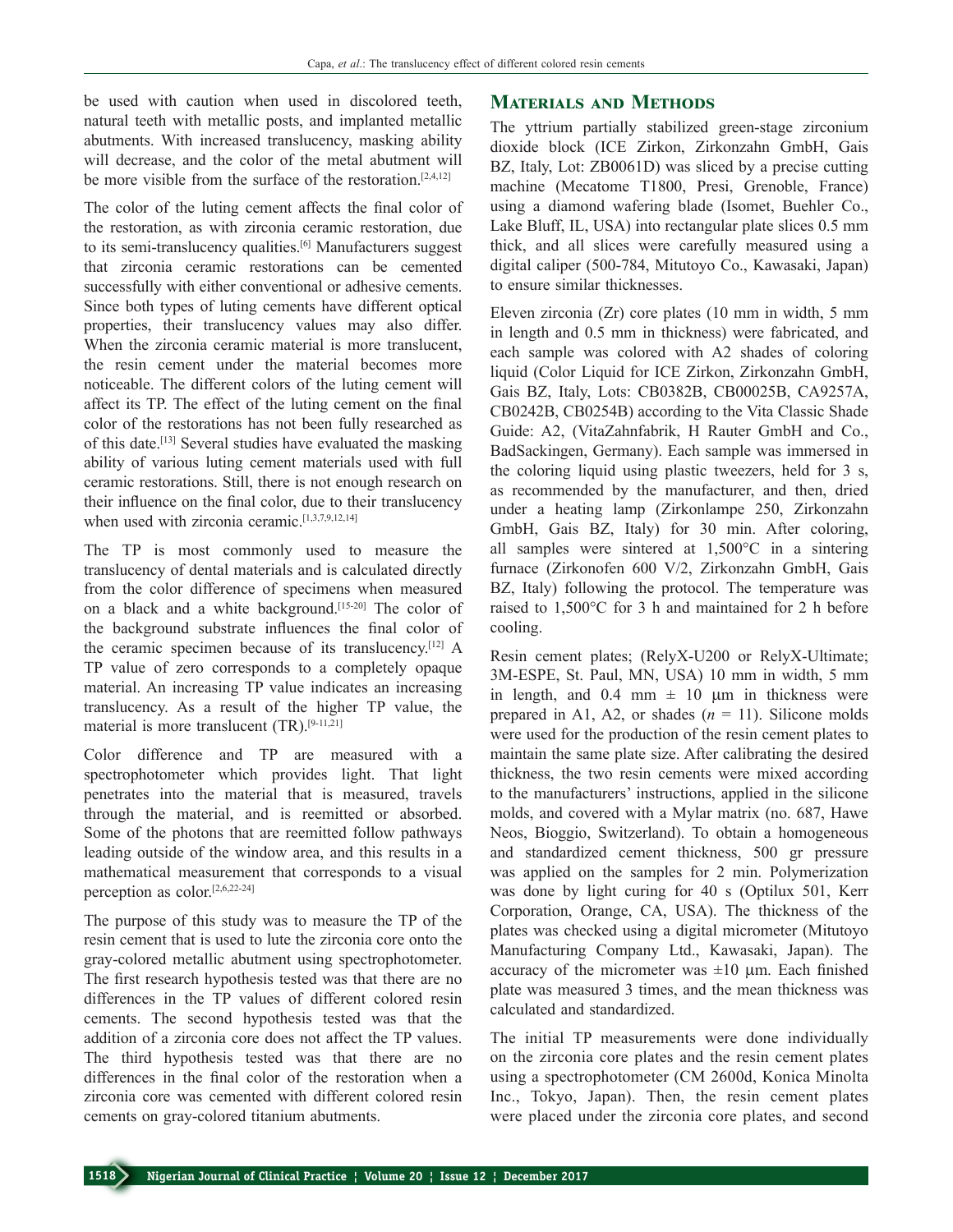measurements were taken. Before the measurements, the airspace between the zirconia and resin cement plates was minimized by smoothing the interacting surfaces. Four resin cement plate groups made of two resin cements (RelyX‑U200 or RelyX‑Ultimate) were created, and each group consisted of two colors (RelyX‑U200, Shades: A2, TR; RelyX‑Ultimate, Shades: A1, TR).

Each resin cement plate was used as a background for the zirconia plates without additional adhesive during the TP measurements. These measurements were performed by positioning the flat surface of the spectrophotometer against the center of the flat zirconia surface of each cement plate's assembly. The final measurements were done after placing the titanium disks (5 mm in diameter, 3 mm in height) at the bottom of the plates to simulate implant abutments. This three-layered assembly mimics the final restorations.

The TP values were calculated directly from the color difference of specimens measured on a black background and a white background. All of the values were calculated as mean  $\pm$  standard deviation. The data were analyzed with the analysis of variance and Tukey honestly significant differences test ( $\alpha = 0.05$ ).

# **Results**

In the first measurement, the highest TP values were recorded for A1‑colored resin specimens and the lowest for the zirconia core plates  $(P < 0.05)$ . There were no statistically significant differences between the two different TR-colored resin cements  $(P > 0.05)$  and the A1- and A2-colored resin cements  $(P > 0.05)$ . However, the TP values of A1 colored specimens were higher than the TR ones ( $P < 0.05$ ). The TP values of all groups tested are shown in Table 1.

The addition of the zirconia core decreased the TP values in all tested resin cement groups ( $P \le 0.05$ ). In the second measurements, the highest TP value was recorded for the A1‑colored resin cement and the lowest for the A2 and Ultimate–TR with the zirconia core plates  $(P < 0.05)$ . There were no statistically significant differences between the A1 and U200-TR colors in zirconia groups  $(P > 0.05)$ ; however, there were statistically significant differences between the A1and Ultimate-TR colors (*P* < 0.05).

The addition of titanium decreased the TP of the zirconia core plate and resin cement combinations  $(P < 0.05)$ . There were no statistically significant differences in TP values among the different colored resin cements when titanium was added as the base material  $(P > 0.05)$ .

#### **Discussion**

This study evaluated the effect of different colors of resin cements (self‑adhesive and adhesive resin cement) and zirconium cores on the final color of the restoration that simulates the implant-supported fixed partial dentures using a titanium base. There were statistically significant differences in TP values among the different colored resin cements. On the basis of these data, the first research hypothesis that there are no differences in TP values of different colored resin cements was rejected. The addition of the zirconia core dramatically reduced the TP values, so the second hypothesis that the addition of a zirconia core does not affect the TP values was also rejected. The final TP value of the restoration was measured with the addition of a gray‑colored titanium abutment in the third measurements. The addition of titanium decreased the TP of the zirconia core plate and resin cement combinations. Therefore, the third hypothesis that there are no differences in the final color of the restoration when the zirconia core was luted with different colored resin cements on gray‑colored titanium abutments was accepted.

For a single crown, studies have shown that the metal or zirconia core must be at least 0.5 mm or 0.7 mm thick in areas of high stress. $[4,24,25]$  In parallel with those studies, a 0.5 mm zirconia core thickness was used in the present study. The use of disc‑shaped specimens allowed for better control of the thickness of the different layers. The flat surface obtained also allowed the spectrophotometer to measure more precisely and that resulted in more reliable color measurements.[4,26,27]

Zirconia has been reported to possess the highest mechanical properties among dental ceramics.[25,26,28] Although there is no consensus, it is accepted that the highly dense microstructure of zirconia commonly results in a rapid reduction in translucency. Baldissara *et al*. [14] recently compared the translucency of several zirconia cores and demonstrated that they all allowed light to pass through the material to some degree.[29] In

| Table 1: The translucency parameters values of all groups tested |                               |                          |                       |                             |  |  |
|------------------------------------------------------------------|-------------------------------|--------------------------|-----------------------|-----------------------------|--|--|
| U200-TR                                                          | $II200-A2$                    | <b>Ultimate-TR</b>       | <b>Ultimate-A1</b>    | <b>Zirconia</b>             |  |  |
| $28.32 + 1.98$ <sup>a</sup>                                      | $30.90 + 2.82$ <sup>a,b</sup> | $2931+426$ <sup>a</sup>  | $32.97+3.27b$         | $12.54 + 0.69$ <sup>c</sup> |  |  |
| $6.48 + 0.98$ <sup>A,B</sup>                                     | $6.21 + 0.38$ <sup>B</sup>    | 6 21 + 0 44 <sup>B</sup> | $7.02+0.76A$          |                             |  |  |
| $0.12 + 0.05^{\rm D}$                                            | $0.48 + 0.39$ <sup>D</sup>    | $0.30+0.20^{\rm D}$      | $0.52 + 0.77^{\rm D}$ |                             |  |  |
|                                                                  |                               |                          |                       |                             |  |  |

Groups in the same row with the different letters show statistically significant differences (*P*<0.05)